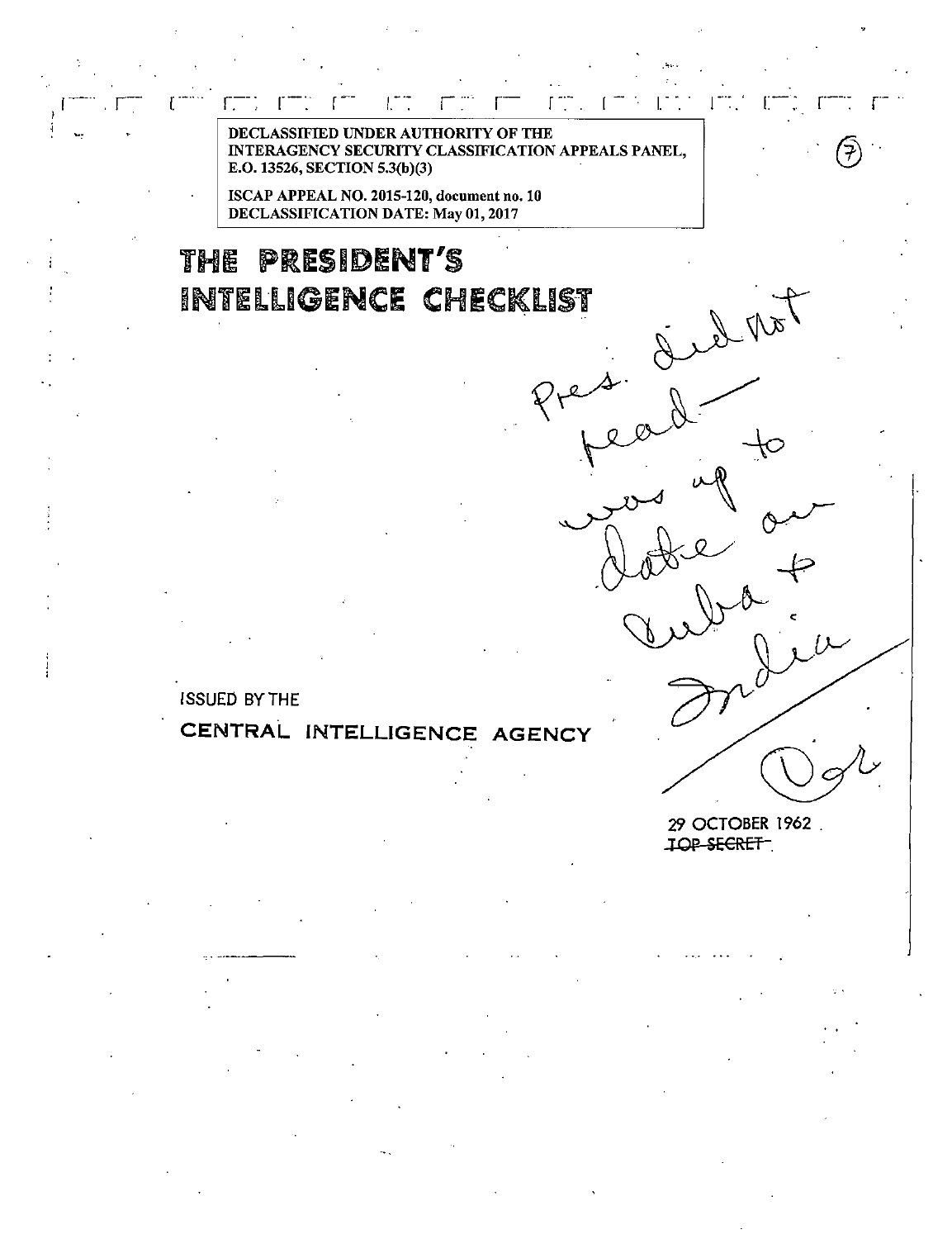1. USSR a. We see Khrushchev's Cuban missile misadventure as a major setback for him personally,

 $r$  and  $r$  is a set of  $r$  in  $r$  in  $r$  is a set of  $r$  in  $r$  is a set of  $r$ 

 $,$ 

'·

b, The decision to put the missiles in Cuba, as well as the decision to pull them out, was almost certainly his alone. We did not, however, see any signs of highlevel .opposition to the missile deployment, as we have in the case of some of Khrushchev's other pet schemes.

c. There are no scapegoats for this one and he will be blamed by just about everyone. Many whom he has bullied.are probably secretly pleased,

.. d. The top leadership ·put in. a mass appearance at a theater. performance· last night, we suspect, to show their ranks are undivided,

2. Cuba

a. Castro faces a serious set-· back to his prestige,

b, Obviously not consulted. beforehand on Khrushchev's exchanges with the President, he is trying hard to get Moscow to back his demands for major concessions from. us before pulling the missiles out. So far the only endorsement he has gotten has come from Peiping.

(Cont'd)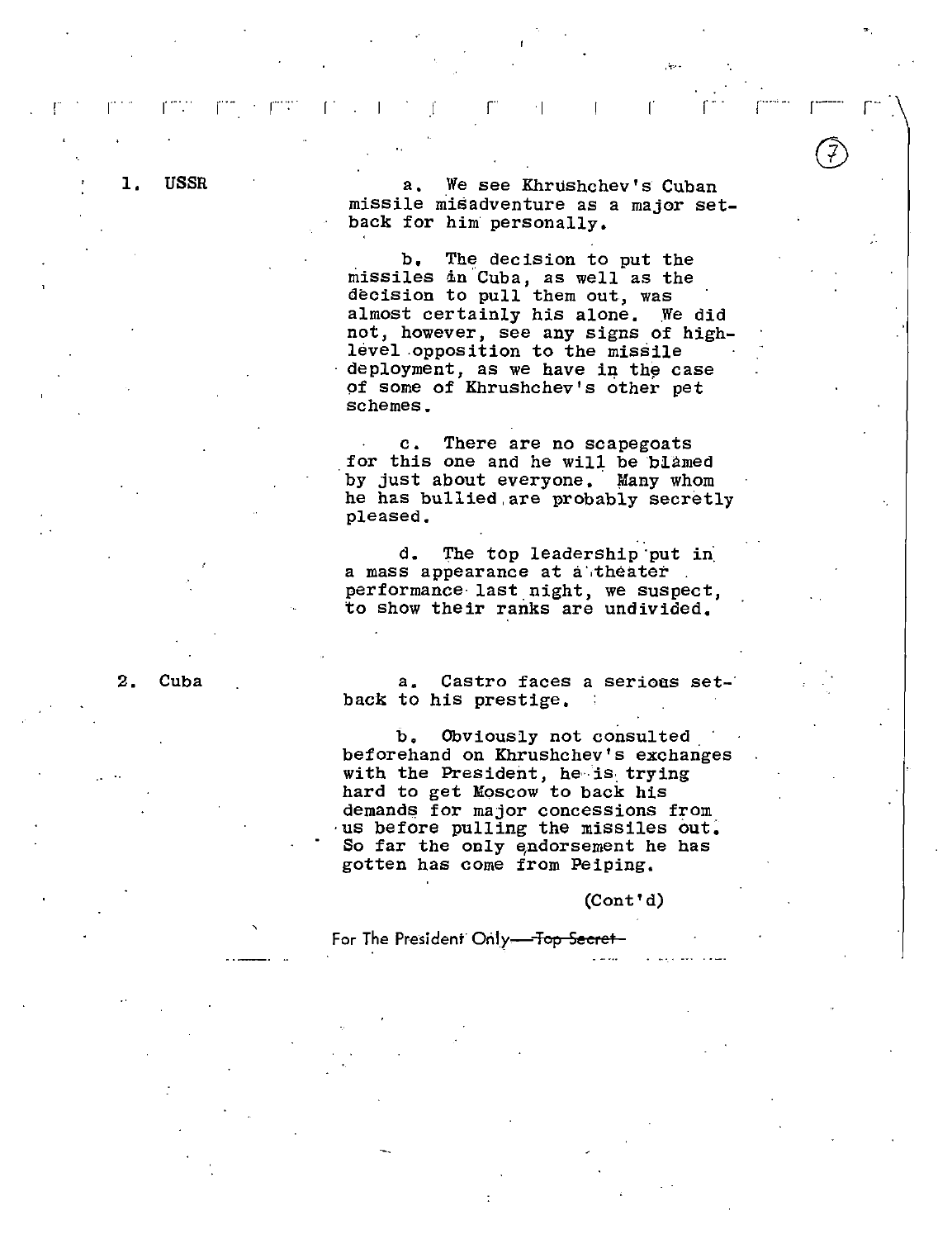c, Special editions of two of Havana's leading newspapers were issued yesterday making much of Castro's conditions, and they have been given heavy play on.the Cuban radio,

·"''·

 $\mathbf{f}^{\mathcal{A}} = \mathbf{f}^{\mathcal{A}} = \mathbf{f}^{\mathcal{A} \mathcal{A}} \mathbf{f}^{\mathcal{A}} + \mathbf{f}^{\mathcal{A} \mathcal{B}} \mathbf{f}^{\mathcal{A}} + \mathbf{f}^{\mathcal{A} \mathcal{B}}$ 

3. Cuba-USSR a. We do not believe the Soviets will attempt to delay implementation of their promise to dismantle the missile sites.

> b. Nor do we believe Khrushchev's expressed "wish" that we discontinue reconnaissance to be intended to provide a pretext for procrastination,

c, We think the USSR would go along if we were to insist that initial steps be taken immediately (next day or two) to get inspection in Cuban organized and under way,

d. Soviet First "Deputy Foreign· Minister Kuznetsov arrived in New York last night saying the USSR intends to resolve outstanding international problems through negotiation,

..e, Neither. he, nor Khrushchev, nor Soviet media have mentioned Berlin.in connection with the most recent moves on the Cuba problem, suggesting that Moscow will continue to play the · German problem in low key for the time being,

(Cont'd)

...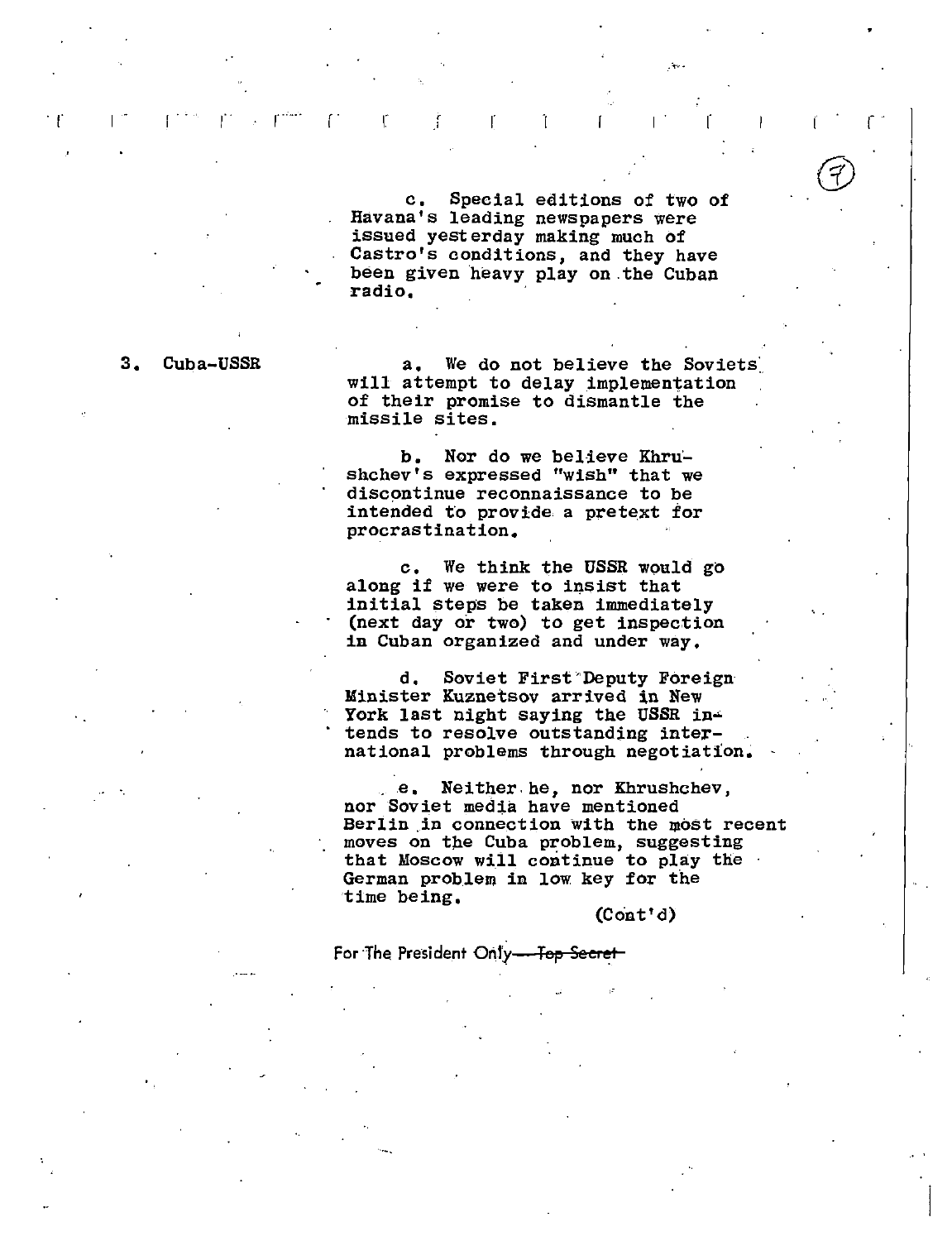f. In initial responses Bloc media are claiming that Khrushchev's latest "blow for freedom" proves the USSR's peaceful intentions, The attempt is to salvage some prestige from the shambles by showing that the move averted unilateral US action,

In a real contraction of the set of the set of the set of the set of the set of the set of the set of the set of the set of the set of the set of the set of the set of the set of the set of the set of the set of the set o

4. East Germany - a. The opinion is gaining<br>Berlin anong officials at the medium level in the East German party and government, that our strong stand on Cuba will cause Moscow to postpone action on Berlin and a peace treaty.

> b. Western businessmen who visited East Berlin late last week at the height of the crisis say they found a "business as usual" atmosphere and heard no mention of a blockade of West Berlin in retaliation for the Cuban quarantine,

5, Communist . a, Communist\_ China's \_leaders have recently stepped up their criticism of Soviet foreign policy and appear determined to undermine confidence- in Soviet leadership. We have not gotten a reaction yet to Moscow's latest moves in the Cuban\_ crisis, but it will be bitter.

(Cont'd)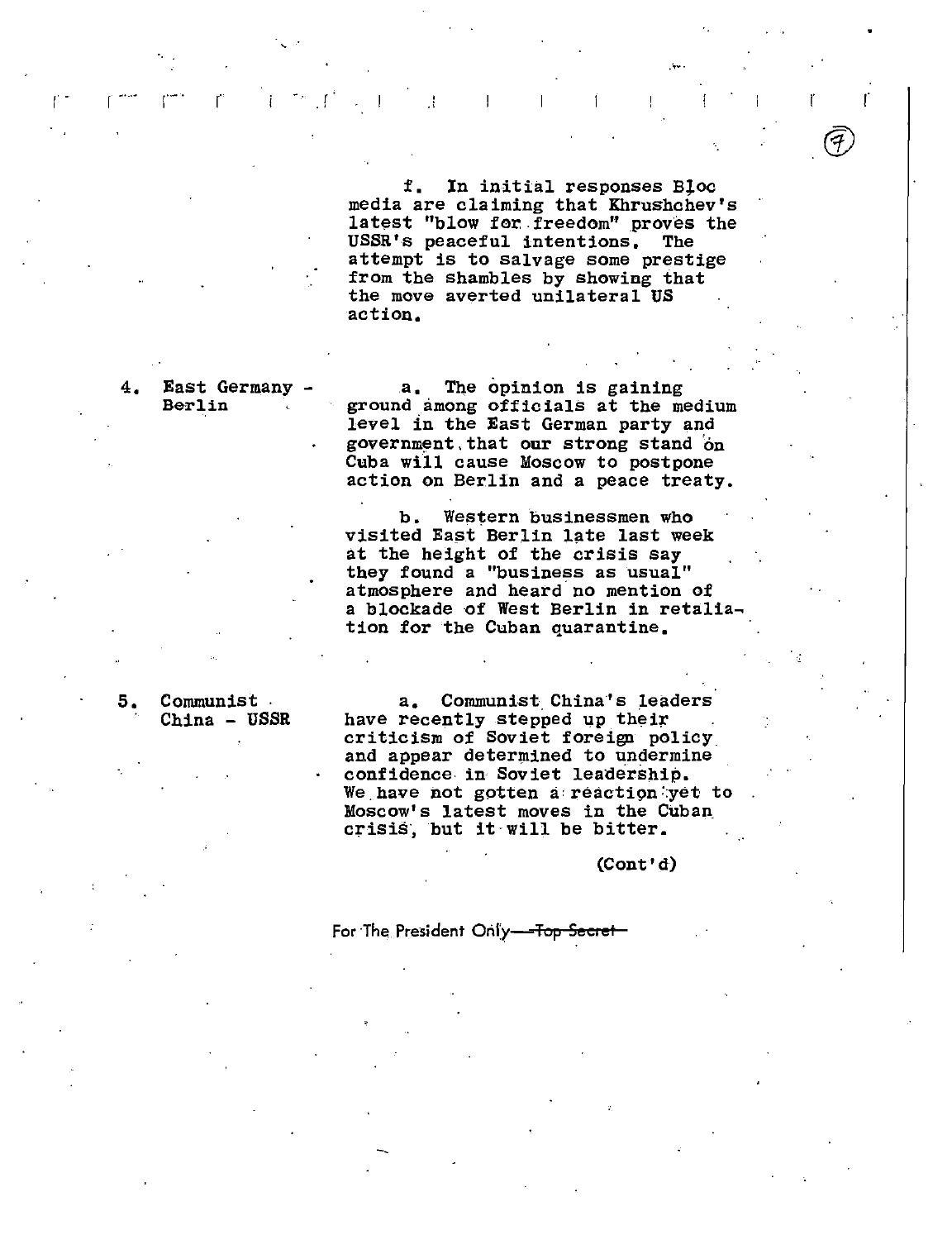### 50X1, E.O.13526

Peiping's purpose in showing  $\mathbf{c}$ . the Cubans the harsh notes it has sent Moscow on the subject seems to be to persuade them that Moscow is an untrustworthy ally.

 $\mathbf{I}$ 

 $\mathcal{F}$ 

 $\tilde{1}$ 

 $\mathbf{I}$ 

 $\Gamma$ 

Peiping's latest note d. charges the Soviets with betrayal for allowing international communism to fall behind in the nuclear arms race by not sharing technical information with China since 1959.

e. China also accuses Moscow of betraying the international communist movement on another front-the India border dispute. Peiping says it is absurd to think of Moscow playing a pacifying role in this issue: "Communists must draw a clear-cut line between themselves and their adversaries."

The Chinese, it seems, choose f. to ignore Moscow's recent shift from neutrality to a position of cautious support for them on this issue.

50X1, E.O.13526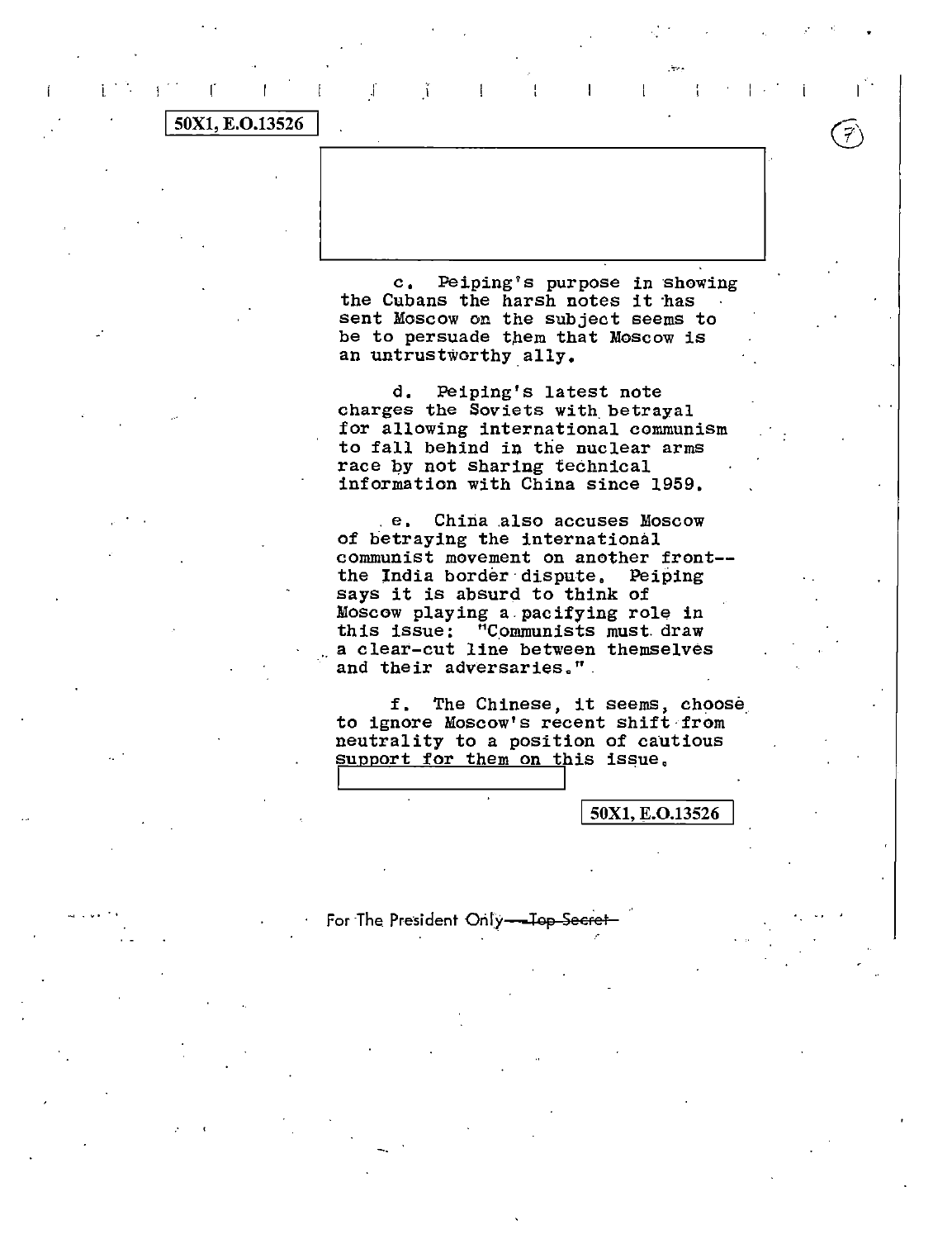

J

 $\{1,3,5,4,5,5\}$  $\downarrow$  [  $A=\omega-1$  $\sim$   $k_{\rm i}$  $\mathbf{I}$  $\mathbf{I}$  $\mathbf{I}$  $\mathbf{I}$  $\mathbb{R}$ Ť  $\blacksquare$ Ţ ł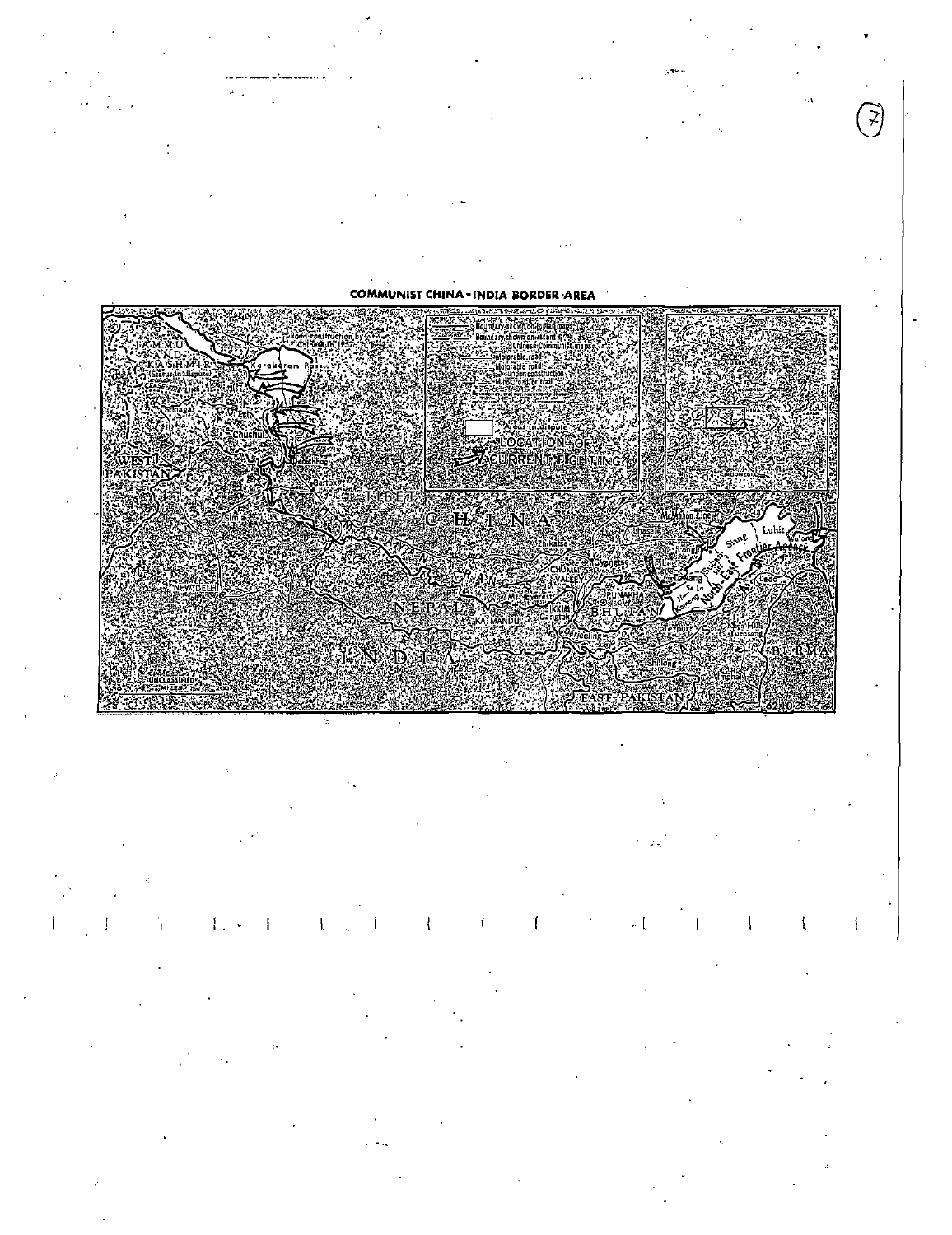6, China-India a, The Chinese, while putting out diplomatic feelers, continue ·trying to soften the Indians up militarily.

. The contract of the contract of the contract of the contract of the contract of the contract of the contract of the contract of the contract of the contract of the contract of the contract of the contract of the contrac

.b. The Indians are parrying Chinese Communist thrusts at several points in the Northeast Frontier Agency, but the Chinese are making their biggest effort along the road east of Towang toward the Se La pass,

c. There, an important battle is shaping up for control of the strategic pass,

d, We think the .Indians, who have been moving reinforcements into the area, will be able to hold; not because they outgun the Chinese (which they qon't) but because the Chinese may not make a\_ try at the pass.itself and because the weather is.now getting rough at that altitude (14,000 ft,),

.e, The Indians, meanwhile; say they have detected a Chinese buildup in the Chumbi Valley, a salient of Tibet south of the Himalayan crest which affords one of the better invasion routes into the'subcontinent,

#### .(Cont'd)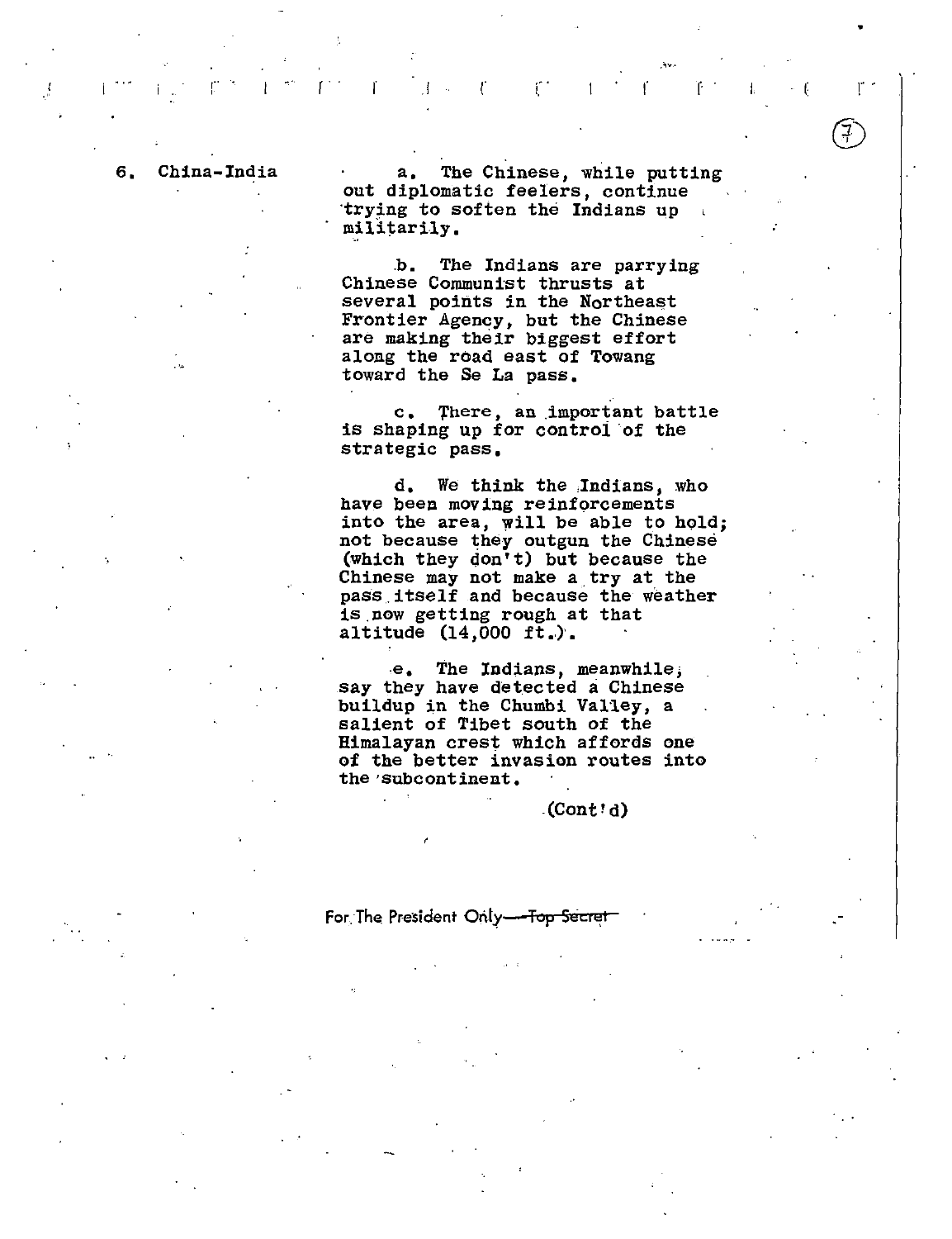f. This area has remained relatively quiet, although both Chinese and Indian forces have been there in considerable strength for two years.

44

Ą

 $\mathcal{A}$ 

T.

g. With all this going on on both sides, Bhutan is trying to stay as inconspicuous as possible.

Pakistan President Ayub b. has told Ambassador McConaughy his government would, "of course", take no action which would hamper the Indians in their struggle with the Chinese. But beyond this he refuses to go. He rejected the idea of a public statement or a message to the Indians and clearly is disinclined to be very helpful.

McConaughy thinks some .i. prodding from the President might be needed to get Ayub off the dime.

The Chinese Nationalists j. feel the same way about the border area as the Chinese Communists do. They do not buy the McMahon line. which they feel was imposed by imperialist pressure when China was weak, and they say there will be a strong public reaction in Taiwan if we recognize the line.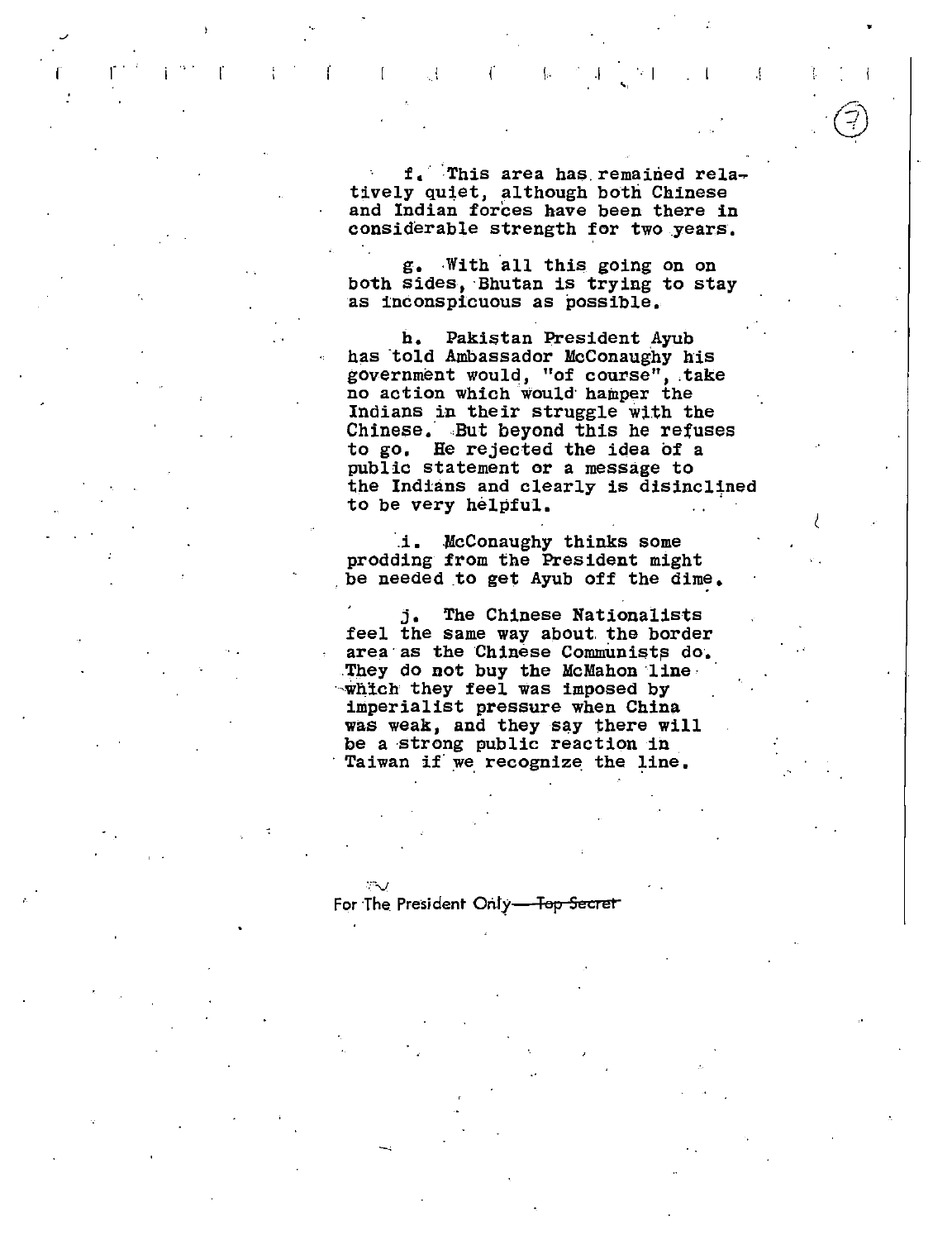r r r r - <sup>I</sup>•• ·- r· .. T 1-- r . ,. I. . r . r .  $\overline{r}$  . r .  $\overline{r}$ ' 50X1, E.O.13526 .7. USSR. · a .Another inter-ra~ge, J · I *z* I test involving a~h,\_,.i-gh,--~~-' altitude nuclear burst occurred yesterday. 8. Yemen .d. nuclear test also took place yesterday in the atmosphere at Semipalatinsk, 50X1, E.O.13526 a, A reorganization of the revolutionary command in Sana has strengthened the position of those. most in sympathy· with Cairo b. Nasir's kingpin in the setup, Deputy Prime Minister Baydani, retains his position. So does Gen. Sallal, who in addition to being prime minister and army chief, will become president of the republic as well. :(Cont'd} For The President Only-Top Secret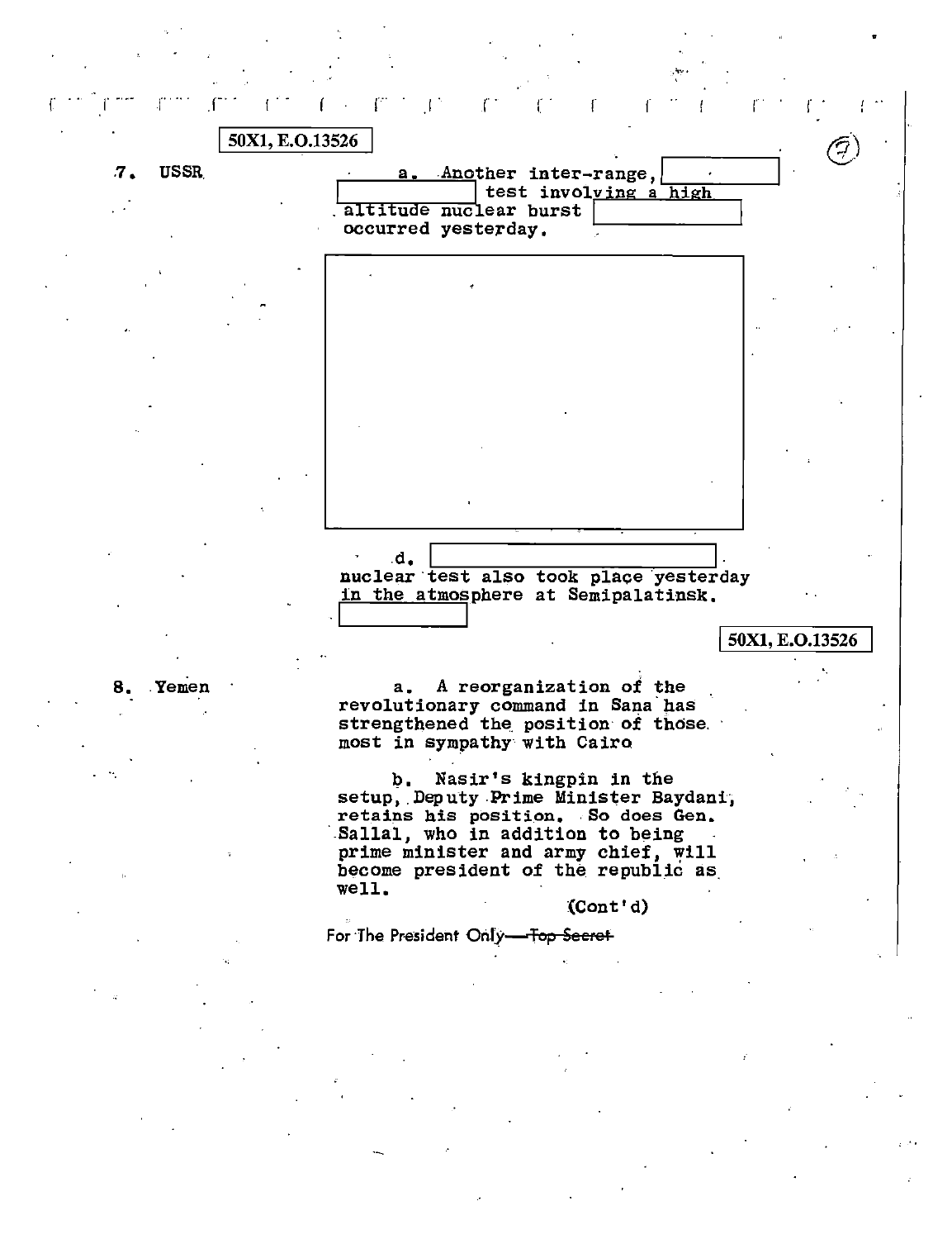$\mathbf{c}$ . Some of the others who have opposed growing influence from Cairo have been effectively neutralized by appointment to the regime's delegation at Arab League headquarters in Cairo.

 $\mathbb{C}^2$ 

 $\mathbf{I}$ 

 $\mathbb{R}^n$ 

 $\sim 1^{\circ}$ 

d. Most of the members in the reorganized government are adherents of a religious sect rival to the one that was dominant under the Imamate, and there is a possibility that religious strife may ensue. If it does, it would be a boon to the royalist cause.

The UAR buildup of troops  $\cdot$  e. and supplies in Yemen continues while, on the royalist side, a Jordanian battalion is moving toward the Saudi  $border<sup>1</sup>$ 

50X1, E.O.13526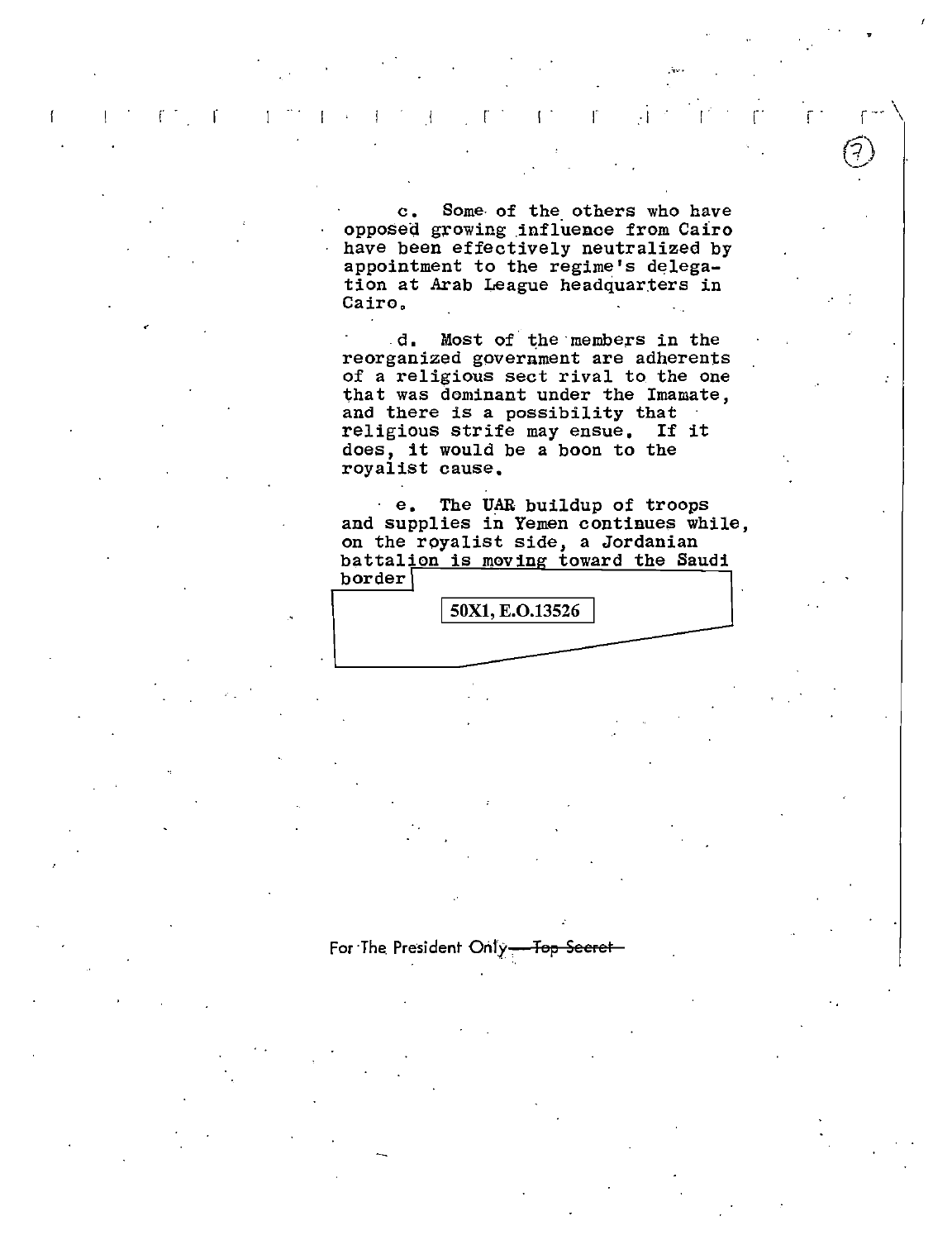France

fillings f

The voting in France's а. plebiscite yesterday was not all De Gaulle would have liked.

b. The "ayes" were 62 percent of the votes cast, but nearly a quarter of the eligible voters stayed away from the polls with the result that the vote in his favor came from only some 47 percent of the eligible electorate.

c. Opponents of De Gaulle feel they have won a moral victory which they will use to advantage in next month's assembly elections.

d. De Gaulle, though disappointed, will stay on.

For The President Only-<del>- Iop Secret</del>

£